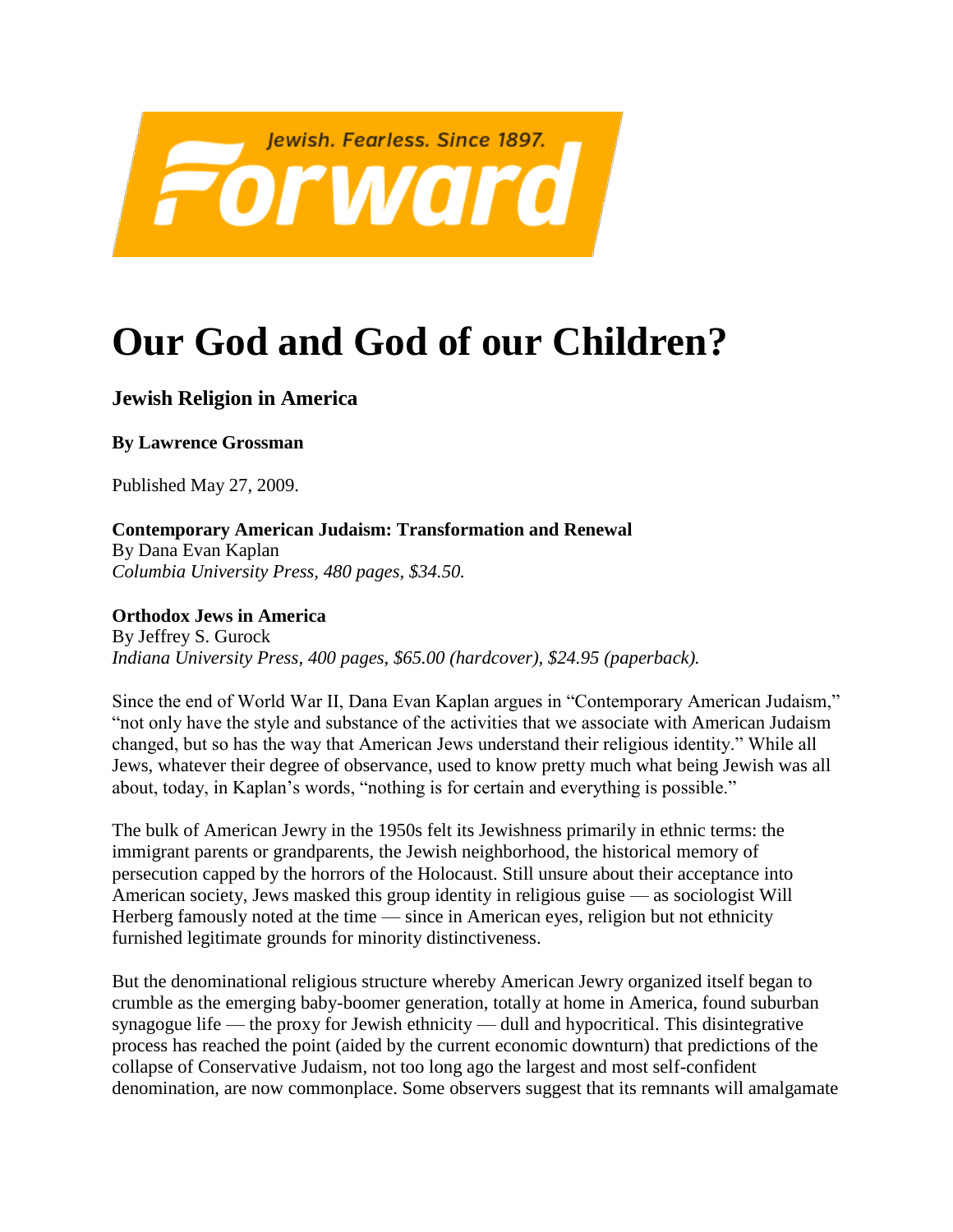with Reform, Reconstructionism and other tendencies to form some kind of post-denominational Judaism.

Kaplan shows how Jewish ethnic feeling, preserved temporarily through Holocaust remembrance and pride in the State of Israel, has eroded among younger American Jews. The traditional taboo on intermarriage — the ultimate tool for maintaining individuals within group boundaries — is today hardly encountered outside Orthodox circles. Jews, whether intermarried or not, tend to relate to things Jewish on their own terms: A Jewish practice or Jewish involvement will be taken on only if it has personal meaning for the individual, and, conversely, a cause or avocation with no Jewish roots will be portrayed as Jewish if Jews develop an enthusiasm for it.

Kaplan, who has seen much as a pulpit rabbi in several communities, skillfully portrays the wide variety of untraditional, often idiosyncratic, ways of "doing Jewish." In his book, we encounter not only the expected Jewish feminists and gay rights activists, but also the Eco-Kosher Project, which reinterprets the Jewish dietary laws as ways to defend the environment; Hebrew tattooers, who identify Jewishly by tattooing themselves (a sin, according to biblical law) with Hebrew letters; bar/bat mitzvahs where the Torah scroll is taken out of the ark and, rather than read, simply handed, to parents and grandchild from grandparents and then returned to the ark; the celebration of Chrismukkah, an amalgam of Christmas and Hanukkah for intermarried families; a "Bring Your Pets" Sabbath prayer session, and Yom Kippur services featuring yoga, "a disco breakfast" and "creative dance."

Kaplan is especially fascinated by the contemporary interest in "spirituality," a vague (to some, vacuous) term for seeing life as a "journey" or "quest" in search of transcendence. That he is correct in emphasizing its growing importance is clear from a recently released study, "How Spiritual Are America's Jews?" sponsored by Synagogue 3000 and reported on in the Forward (April 17).

But Kaplan is perplexed by his own findings, and wonders — as will many of his readers whether a Judaism that sanctifies the individual journey toward self-actualization at the expense of collective Jewish consciousness has anything in common with historical Judaism or is capable of being passed on to future generations. In his final paragraph, Kaplan cautions us with the words of Martin Buber, who wrote that for a Jew, "the past of his people is his personal memory, the future of his people his personal task."

While Buber was not an Orthodox Jew, the sense of linkage to the past and future of the Jewish people remains a central tenet within Orthodox Judaism. Kaplan, in fact, notes that Orthodoxy remains an exception as the only American Jewish group that still advocates an "essentialist" religious posture, insisting that something called "Judaism" exists apart from the subjective experiences of individual Jews. But Orthodox Judaism itself is hardly monochromatic, as demonstrated in Jeffrey Gurock's path-breaking new study, "Orthodox Jews in America," the first-ever scholarly history of American Orthodoxy.

One issue that has historically split the Orthodox, Gurock shows, is how to relate to non-Orthodox Judaism. Some have used the principle of peoplehood to argue for cooperation across denominational lines; others have barred any such activity, on the ground that it "legitimizes"